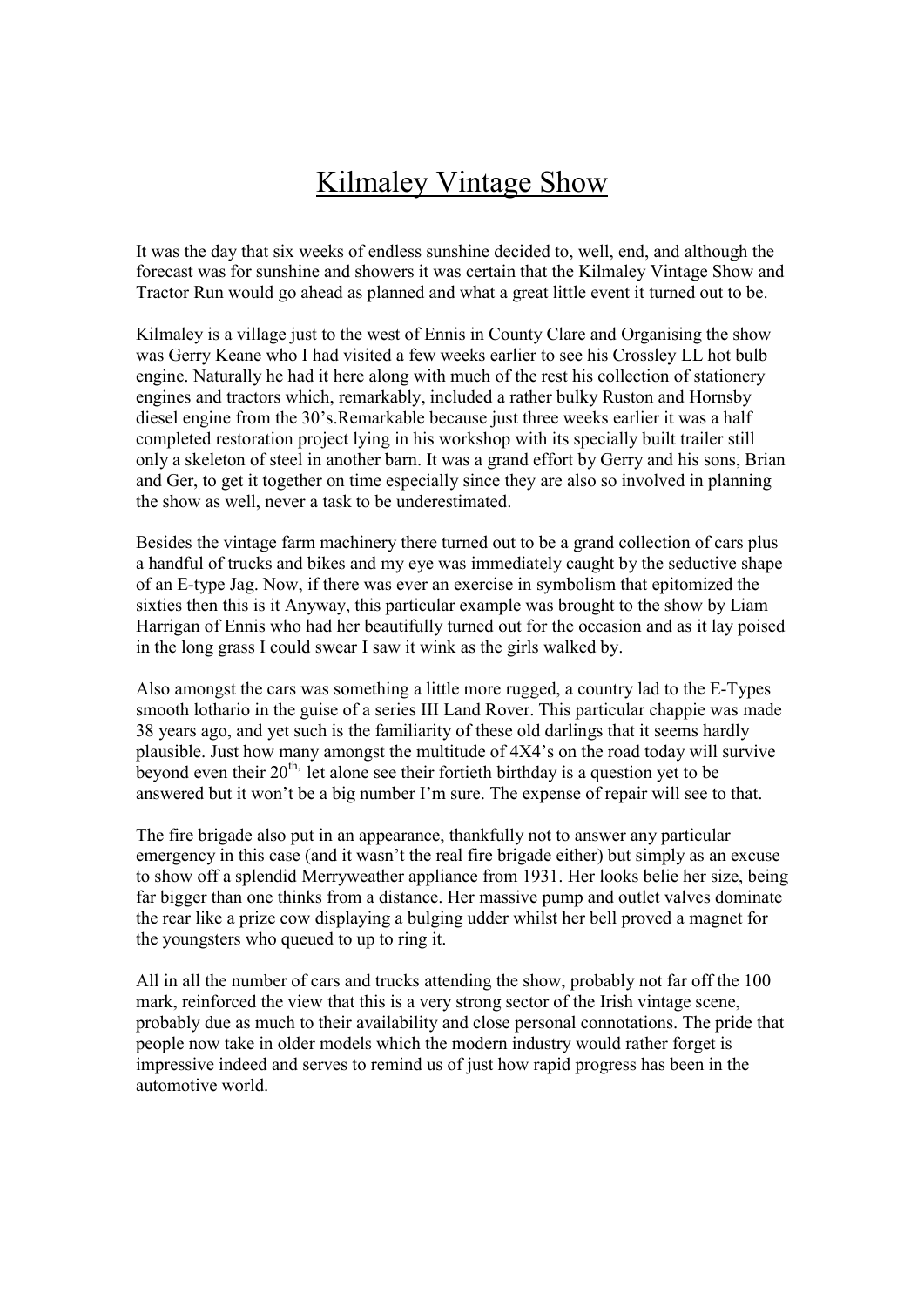Pat Meehan had brought along his Honda Goldwing in absolutely mint condition, pointing out that he likes to ride it on a regular basis during the summer months, which after all, is the best way to look after it. Honda is not in the habit of getting much wrong and the Goldwing formula has been an ongoing success since its inception in 1974. This particular 1977 example is a delight to the eye. The shape and style suggests effortless cruising power with an elegance that is sadly out of fashion nowdays.

At the other end of the motor cycling scale was a Honda CB175 and step through moped also from the seventies being shown by Tom Nugent. Basic and lowly these models may be they still hold a place in many people's hearts and were no doubt the first bikes of many more present day riders than may care to admit it. Moving back in time there was an AJS from the Twenties, a 350 H6 I think but I didn't catch the fellow to ask. Don't you just love these old motors where everything is on show? Push rods, tappets, valve springs, they are all there snapping away at the ankles as you gently doodle along. You can understand the enthusiasm for plus fours in the early days of motorcycling.

Fergies and Fordsons were much in evidence of course but other makes were playing their part. A smart lick of paint on a sound vehicle will always draw the attention and this was most definitely the case with the Hanomag belonging to Gerad Leahy. Not only was it fresh and tidy but it also had a leaf spring attached to its front axle which must have softened the ride to a certain extent although the actual solid mounting was still retained.. In contrast to the pristine condition of the Hanomag was a twin cylinder Zetor 25 from 1956 . This was very much in a working condition but none the less fascinating for it. It has been said that Zetors were often sold too cheap and so fell into the wrong hands, hands that were not really capable or interested in maintaining them properly which led to an undeserved reputation for unreliability. I've always thought the Zetor to be worthy of a fairer hearing and the many Crystals that are still about are probably a better testament to their ability.

It's good to see that as much attention is now being paid to the tools that the tractors were hitched up to as the machines themselves. Conner O'Brian of Mullagh. Had brought along a rather fine peat cart. The frame had been pulled from the undergrowth but the sides had been hung in a barn for the last forty years or so up on the Burren. Reassembly, a new set of wheels and a paint job has brought back to life something of Ireland's not too distant pass.

Just as the eye is caught by a bright tractor so the ear is caught by a happy sounding barn engine as our US cousins insist on calling them, and there was none more cheerful than the 8hp Skandia two stroke hot bulb that was popping away in a most business like manner. Believed to be built for marine use it was brought along by Tom McGrath of Corrafin. Also going well was a Bradford Gas Engine Co spark ignition motor of 2.5 hp.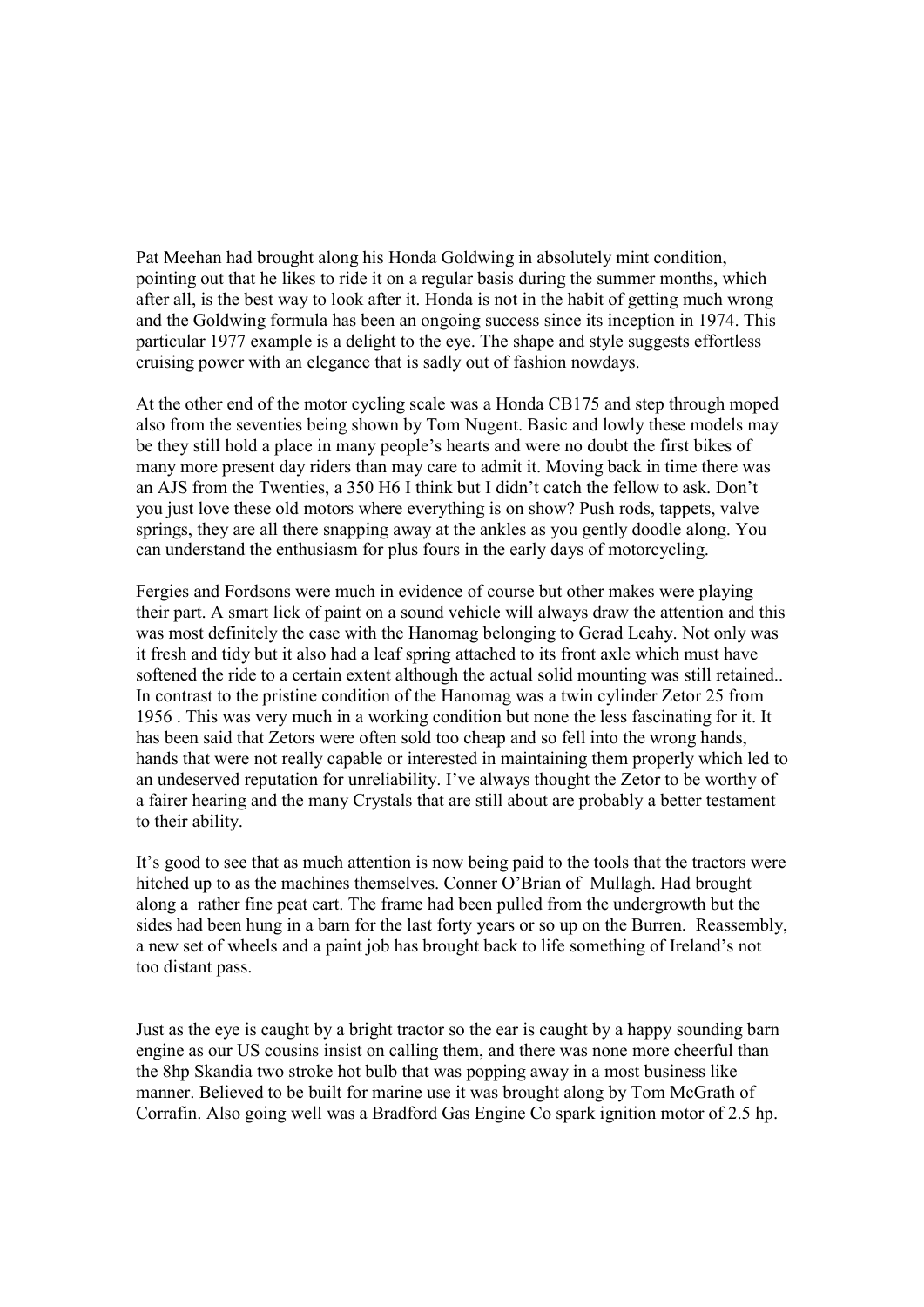Its owner, Noel Wrin of Nenagh kindly took some time to demonstrate its flick magneto mechanism. A devilishly simple idea but one can't imagine it working well much above the average 400-500 rpm that these smaller engines turned at.

Around mid afternoon word spread of another event and a small crowd gathered in one corner of the field as a Fordson Major was carefully lined up with the Gerry's Ruston and Hornsby diesel engine. A belt was attached to the respective pulley's and with a slight chuff from the tractor the engine was brought up to speed, after just two blank firings she came to life and was running for the first time in public since restoration. There was a ripple of appreciation amongst the audience for it was something of a crowning glory for Gerry and his team after putting on such a great little show.

## Photo captions.

Image No.

.